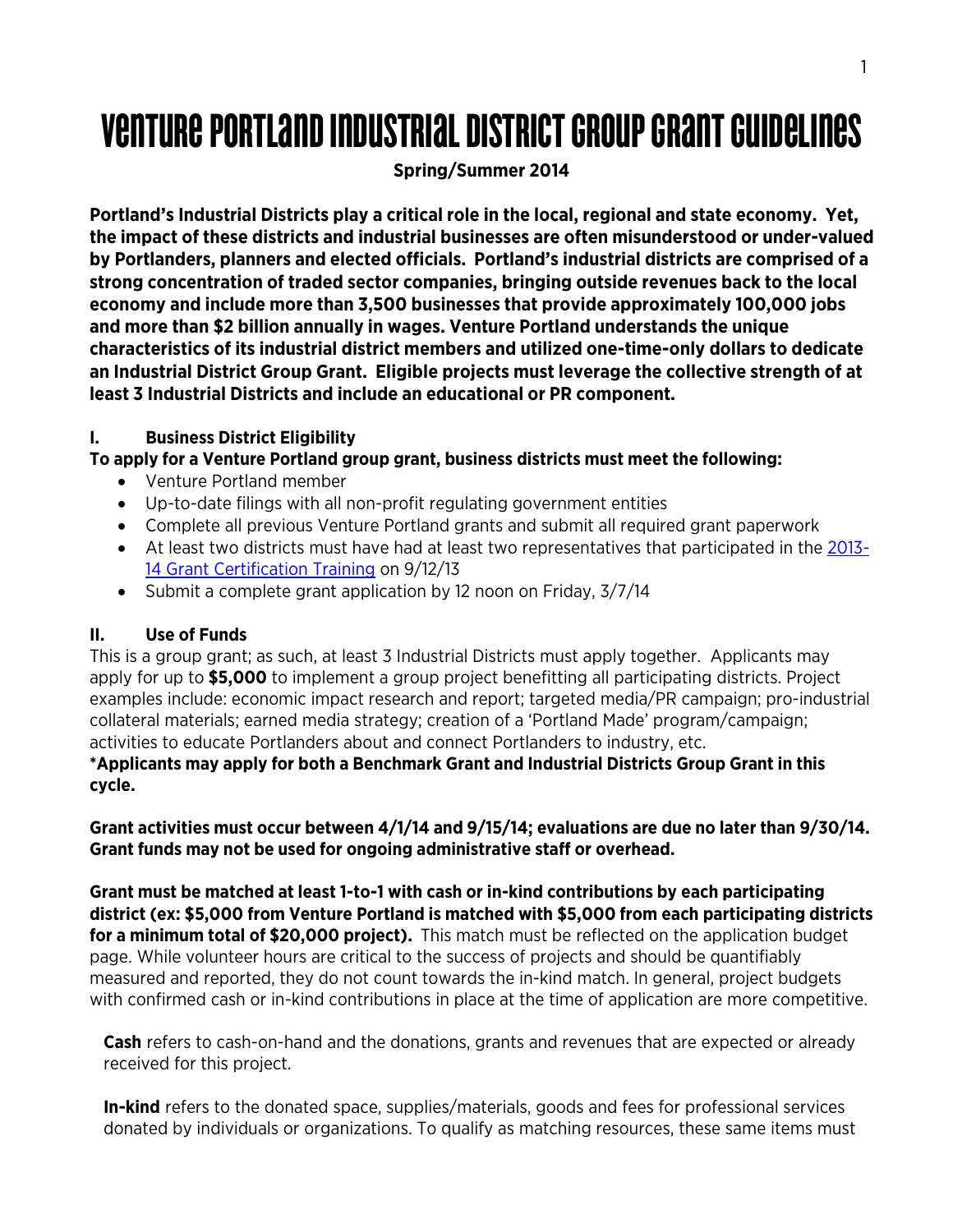also be listed as expenses in the project budget and invoices/receipts must be provided with the final report. The dollar value of these no-cash donations should be calculated at their verifiable fairmarket value. Be sure to identify the sources on the application budget page. Volunteer hours do not count towards the in-kind match.

**Venture Portland must be recognized as a sponsor on any grant-funded materials and/or activities. Please contact Venture Portland for logo usage approval. Failure to do so will impact future grant eligibility.**

#### **Unspent and/or unmatched grant funds (including unverifiable in-kind or cash expenses) must be returned to Venture Portland with the grant report.**

## **Americans with Disabilities Act Certification/Statement of Equity and Non-Discrimination**

By submitting an application, the applicant agrees to comply in every way with all applicable provisions of the Americans with Disabilities Act of 1990, 42 USC Sec. 12101, et seq. and agrees not to discriminate on the basis of race, creed, religion, color, sex, marital status, political opinion, familial status, national origin, age, gender, mental or physical disability, sexual orientation, military status, gender identity and source of income or disability status.

#### **III. Grant Checklist**

Incomplete applications will not be evaluated. The following items must be submitted:

- Grant checklist
- Cover letter introducing and briefly explaining purpose of the grant request
- Grant application three sections including signatures, narrative and project budget
- Supporting Documents<sup>\*</sup> (if applicable)

\*Business districts that provide an Annual Budget and current Balance Sheet are more competitive.

## **IV. Training, Office Hours and Technical Assistance**

**Training:** Two business district representatives from at least two participating districts must have participated in the [Grant Certification Training](http://ventureportland.org/venture-out/grants-certification-training-09-12-2013/) on 9/12/13 to apply for any grant in FY 2013-14. The training addressed: generating great ideas/project planning, proposal writing, budgeting, evaluation and any changes to the Grants Program. Participating business districts received a one-year grant writing certification upon completion of the training.

**Office Hours:** Venture Portland staff are available for appointments and drop-ins at Venture Portland's office during the dates and times listed below to assess business district readiness and to provide support and assistance during the early stages of your grant application. Staff are available the week grants are due to review final drafts and provide any late-stage assistance needs (applications not yet in final draft form will not be reviewed after 3/3/14).

**Technical Assistance:** Venture Portland staff is available for year-round technical assistance during planning, proposal writing, budgeting, evaluation and implementation of projects.

**Due Date:** Applications received by 12 noon on 3/7/14 will be reviewed to ensure completion and accepted by staff. Incomplete applications will not be evaluated. Staff will not offer any assistance beyond accepting complete applications on 3/7/14. No application will be accepted after 12 noon on 3/7/14.